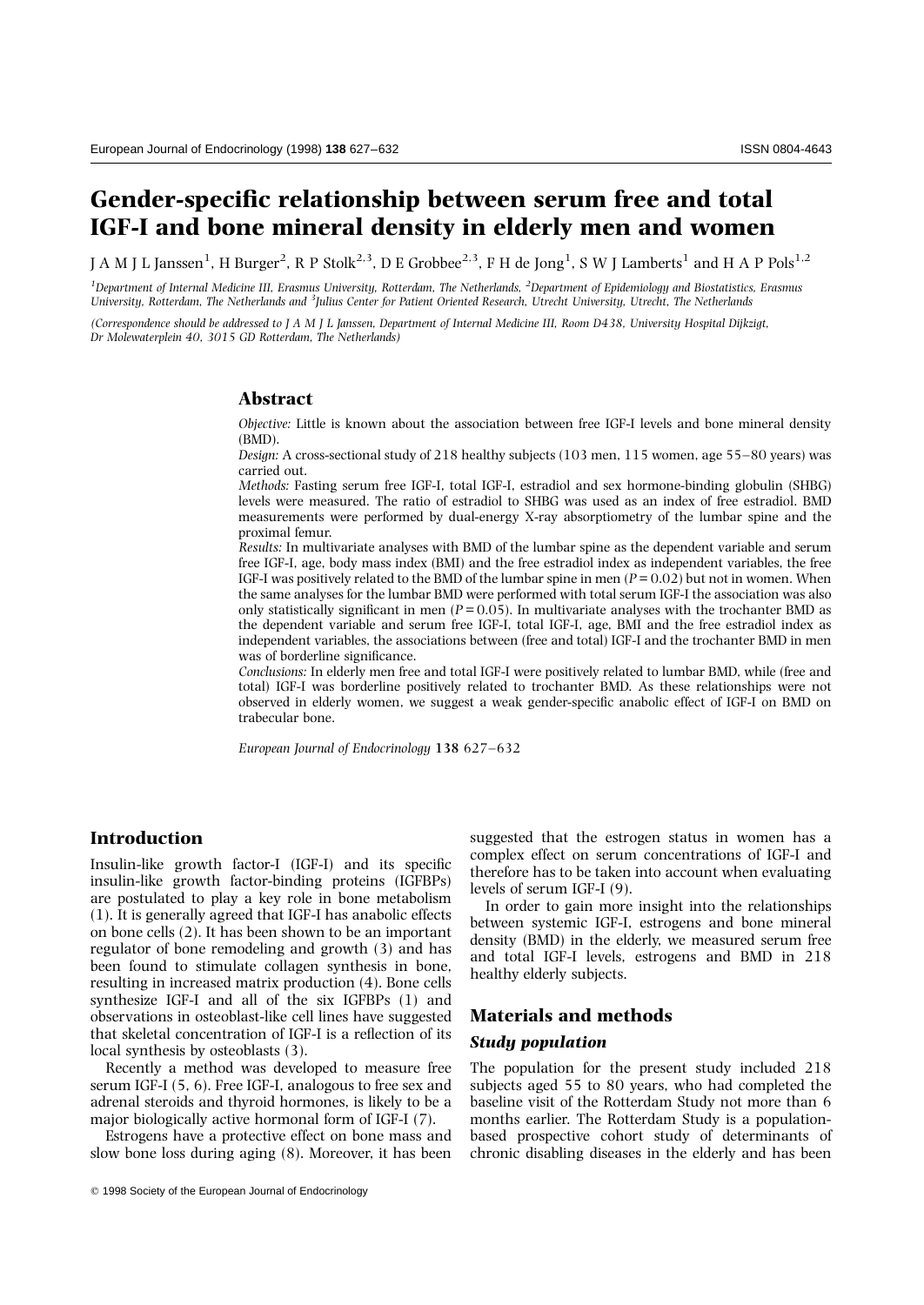described elsewhere (10). Briefly, all 10 275 inhabitants of a suburb of Rotterdam, aged 55 years and over, were invited to participate. From the 9161 independently living persons 77% participated in the interview and 71% also had extensive examinations including bone density measurements.

The 218 people who took part in the present study were randomly selected from the 7983 participants of the Rotterdam Study after exclusion of subjects with acute psychiatric disease or diabetes. Compared with the other participants of the Rotterdam Study without known diabetes mellitus, there were no differences in age and gender distribution, mean blood pressure, use of antihypertensive drugs, echocardiographic evidence of atherosclerotic plaques in the carotid arteries and electrocardiographic abnormalities. Only four women in this study population were on hormone replacement therapy. These four women were excluded from analysis. Informed consent was obtained from all subjects and the study was approved by the medical ethics committee of Erasmus University Medical School.

#### *Measurements*

*Biochemical measurement* Participants were examined in the morning after an overnight fast. Fasting blood samples were taken by venipuncture between 0800 and 0900 h and allowed to coagulate for 30 min. Subsequently serum was separated by centrifugation and quickly frozen in liquid nitrogen. Free IGF-I was measured with a commercially available two-site IRMA (Diagnostic System Laboratories Inc., Webster, TX, USA; intra-assay and inter-assay coefficients of variation (CV) were 10.3 and 10.7% respectively) (5, 6).

The free IGF-I assay needs no initial sample extraction as part of the standard procedure to measure IGF-I. Samples are added directly to tubes containing a dense coating of high-affinity free IGF-I antibody, incubated for 2 h at room temperature, washed, incubated with  $125$ I-labeled antibody directed to a second epitope, washed and counted. There was no cross-reactivity with IGF-II and no residual IGFBP-1 or IGFBP-3 was detected after the first wash. It is likely that the free IGF-I fraction measured with the free IGF-I assay is a combination of the true free and the fraction of IGF-I which can be readily dissociated from IGFBPs under the specific assay conditions (5). Total IGF-I was determined by a commercially available RIA (Medgenix Diagnostics, Brussels, Belgium; intra-assay and inter-assay CV 6.1 and 9.9%) after an acidification/neutralization step. The purpose of this step was to convert the different forms of IGF-I present into free IGF-I.

Estradiol was assayed with an RIA (Diagnostic Products Corporation, Los Angeles, CA, USA; intra-assay and inter-assay CV 7.0 and 8.1%). Sex hormone-binding globulin (SHBG) was assayed with a commercially available IRMA (Diagnostic Products Corporation; intra-assay and inter-assay CV 3.6 and 6.9%). The ratio of estradiol to SHBG was used as an index of free estradiol (11). Height and weight were measured wearing indoor clothes and without shoes. Body mass index (BMI) was defined as weight divided by the square of height  $(\text{kg/m}^2)$ .

*Measurement of BMD* BMD measurements were performed by dual-energy X-ray absorptiometry, using a Lunar DPX-L densitometer (Lunar Radiation Corporation, Madison, WI, USA). Standard positioning was used with anterior–posterior scans of the lumbar spine and the right proximal femur. If there was a history of hip fracture or prothesis implantation, the left femur was scanned. Using standard software the vertebrae L2 to L4, and at the proximal femur, the femoral neck, Ward's triangle and the greater trochanter were analyzed. Quality assurance included calibration with the standard of the machine and was performed routinely every morning. The *in vivo* CV for BMD measurements was 0.9% in the lumbar spine, 3.2% in the femoral neck, 3.1% in the Ward's triangle, and 2.5% in the greater trochanter.

*Statistical analysis* Pearson's correlation coefficients were calculated to assess the associations between IGF-I and BMD, after adjustment for age, and other confounders when appropriate. Analyses in which the values were logarithmically transformed yielded results similar to those with untransformed data. Because interpretation of results from logarithmically transformed data is more difficult, the non-transformed results are presented. Linear regression analysis was used to calculate the statistical significance of differences in general characteristics between men and women, as well as the associations between IGF-I and BMD, after adjustment for age, and other confounders when appropriate. A two-sided  $P$  value of  $\leq 0.05$  was considered significant. All statistical analyses were performed with a Stata statistical package (Computing Resource Center, Santa Monica, CA, USA).

### **Results**

In Table 1 general characteristics of the study population are presented. Men were slightly older than women. Mean (free and total) IGF-I levels did not differ between the sexes. BMD was (age-adjusted) higher in men than in women at all four measured sites. Mean free estradiol index was significantly higher in men than in women.

Serum free IGF-I was positively associated with total IGF-I  $(r = 0.35, P < 0.001)$ . Serum total IGF-I decreased with age in women, while this relationship just missed significance in men (Table 2). Free IGF-I was not related to age in either sex (Table 2). Free IGF-I was inversely related to BMI in men, but this relationship was lost after adjustment for age. Total IGF-I was not significantly related to BMI in either sex (Table 2).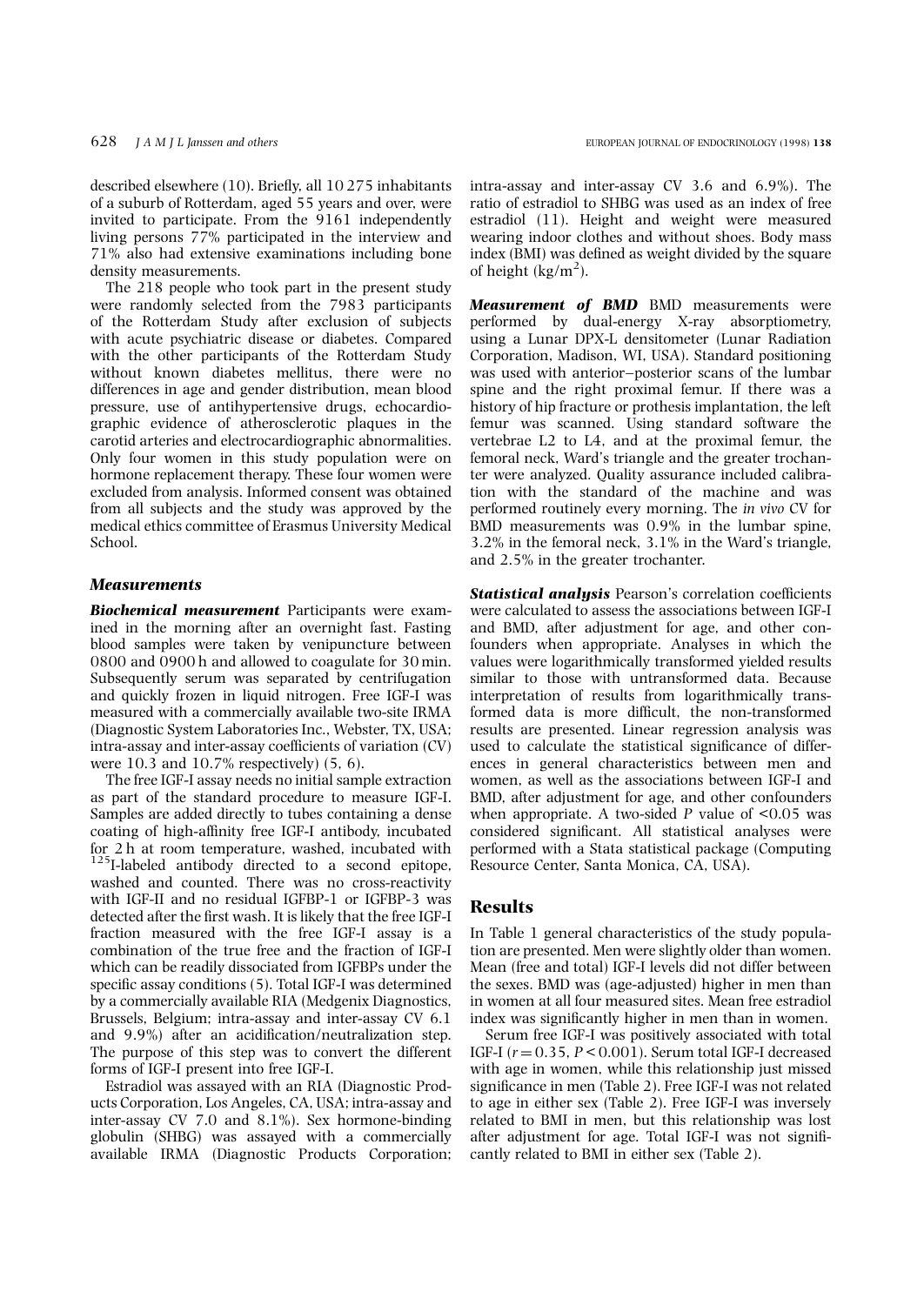|                                   | Men               | Women             |              |
|-----------------------------------|-------------------|-------------------|--------------|
|                                   | $(n = 103)$       | $(n = 111)$       | P            |
| Age (years)                       | $67.6 \pm 0.6$    | $65.9 \pm 0.6$    | 0.05         |
| BMI (kg/m <sup>2</sup> )          | $26.4 \pm 0.3$    | $26.6 \pm 0.4$    | $0.70**$     |
| Total IGF-I* (nmol/l)             | $19.3 \pm 0.83$   | $17.9 \pm 0.70$   | $0.11***$    |
| Free IGF-I* (nmol/l)              | $0.088 \pm 0.005$ | $0.095 \pm 0.005$ | $0.22**$     |
| SHBG* (nmol/l)                    | $50.9 \pm 2.0$    | $60.2 \pm 2.7$    | $0.006**$    |
| Estradiol* (pmol/l)               | $106.4 \pm 17.2$  | $82.1 \pm 4.8$    | $0.10**$     |
| Free estradiol index* (pmol/nmol) | $2.26 \pm 0.25$   | $1.65 \pm 0.13$   | $0.009**$    |
| BMD $(g/cm2)$                     |                   |                   |              |
| Lumbar spine                      | $1.19 \pm 0.02$   | $1.03 \pm 0.02$   | $< 0.001$ ** |
| Femoral neck                      | $0.87 \pm 0.01$   | $0.81 \pm 0.01$   | $0.003**$    |
| Ward's triangle                   | $0.71 \pm 0.02$   | $0.73 \pm 0.01$   | $0.027**$    |
| Greater trochanter                | $0.83 \pm 0.01$   | $0.73 \pm 0.01$   | $< 0.001**$  |

**Table 1** Distribution of variables by sex (mean  $\pm$  s.E.M.).

\* Fasting values.

\*\* Difference between men and women, adjusted for age.

No (age-adjusted) relationships were present between serum free IGF-I and the free estradiol index in either sex (men:  $r = 0.13$ ,  $P = 0.21$ ; women:  $r = 0.16$ ,  $P = 0.10$ ). Total serum IGF-I was (age-adjusted) positively related to free estradiol index in men and women (men:  $r = 0.24$ ,  $P = 0.02$ ; women:  $r = 0.26$ ,  $P = 0.008$ ).

BMD at all four measured sites was (age-adjusted) significantly related to BMI (lumbar:  $r = 0.33$ ; trochanter:  $r = 0.36$ ; femoral neck:  $r = 0.38$ ; Ward's triangle:  $r = 0.36$ ; *P* in all four sites <0.001). Similar relationships between BMD and BMI were observed when men and women were analyzed separately (data not shown).

No relationships were observed in the total study population between free or total IGF-I, and the BMD of the lumbar spine, femoral neck, Ward's triangle and the greater trochanter respectively, without further adjustments. To give an impression of the distribution of the data the relationships between (total and free) IGF-I and the lumbar spine and between (total and free) IGF-I

and the greater trochanter are showed in Figs 1 and 2. Only in men were free IGF-I and total IGF-I significantly associated with BMD of the lumbar spine after adjustment for BMI and age (Table 3). The relationship between both free IGF-I and total IGF-I respectively, and trochanter BMD in men reached borderline significance after the same adjustments. In multivariate analyses with BMD of the lumbar spine as the dependent variable and free IGF-I, age, BMI and the free estradiol index as independent variables, the association between free IGF-I and the BMD of the lumbar spine in men remained statistically significant ( $r = 0.24$ ,  $P = 0.02$ ). When the same analyses for the lumbar BMD were performed with total IGF-I rather than free IGF-I, the association was statistically significant in men  $(r=0.21, P=0.05)$ . In

**Table 3** Associations between BMD at various sites and fasting total and free IGF-I levels in men and women\*.

|                                                 | Men          |              | Women               |              |
|-------------------------------------------------|--------------|--------------|---------------------|--------------|
| Variable*                                       | r            | Ρ            | r                   | P            |
| Lumbar spine<br>Total IGF-I<br>Free IGF-I       | 0.22<br>0.24 | 0.03<br>0.02 | $-0.10$<br>$-0.009$ | 0.35<br>0.93 |
| Femoral neck<br>Total IGF-I<br>Free IGF-I       | 0.11<br>0.09 | 0.29<br>0.36 | $-0.12$<br>$-0.05$  | 0.27<br>0.65 |
| Ward's triangle<br>Total IGF-I<br>Free IGF-I    | 0.15<br>0.15 | 0.15<br>0.14 | $-0.06$<br>$-0.04$  | 0.56<br>0.72 |
| Greater trochanter<br>Total IGF-I<br>Free IGF-I | 0.19<br>0.18 | 0.06<br>0.08 | 0.007<br>0.02       | 0.94<br>0.89 |

**Table 2** Association between fasting total and free IGF-I levels and age and BMI.

| Variable*   | Sex   | r        |       |  |
|-------------|-------|----------|-------|--|
| Total IGF-I |       |          |       |  |
| Age         | Men   | $-0.17$  | 0.09  |  |
|             | Women | $-0.28$  | 0.003 |  |
| Free IGF-I  |       |          |       |  |
| Age         | Men   | 0.14     | 0.15  |  |
|             | Women | 0.10     | 0.27  |  |
| <b>BMI</b>  |       |          |       |  |
| Total IGF-I | Men   | $-0.003$ | 0.97  |  |
|             | Women | 0.09     | 0.35  |  |
| Free IGF-I  | Men   | $-0.20$  | 0.05  |  |
|             | Women | $-0.004$ | 0.94  |  |

\* Dependent variable is underlined.

\* Adjusted for age and BMI.

\*\* Dependent variable is underlined.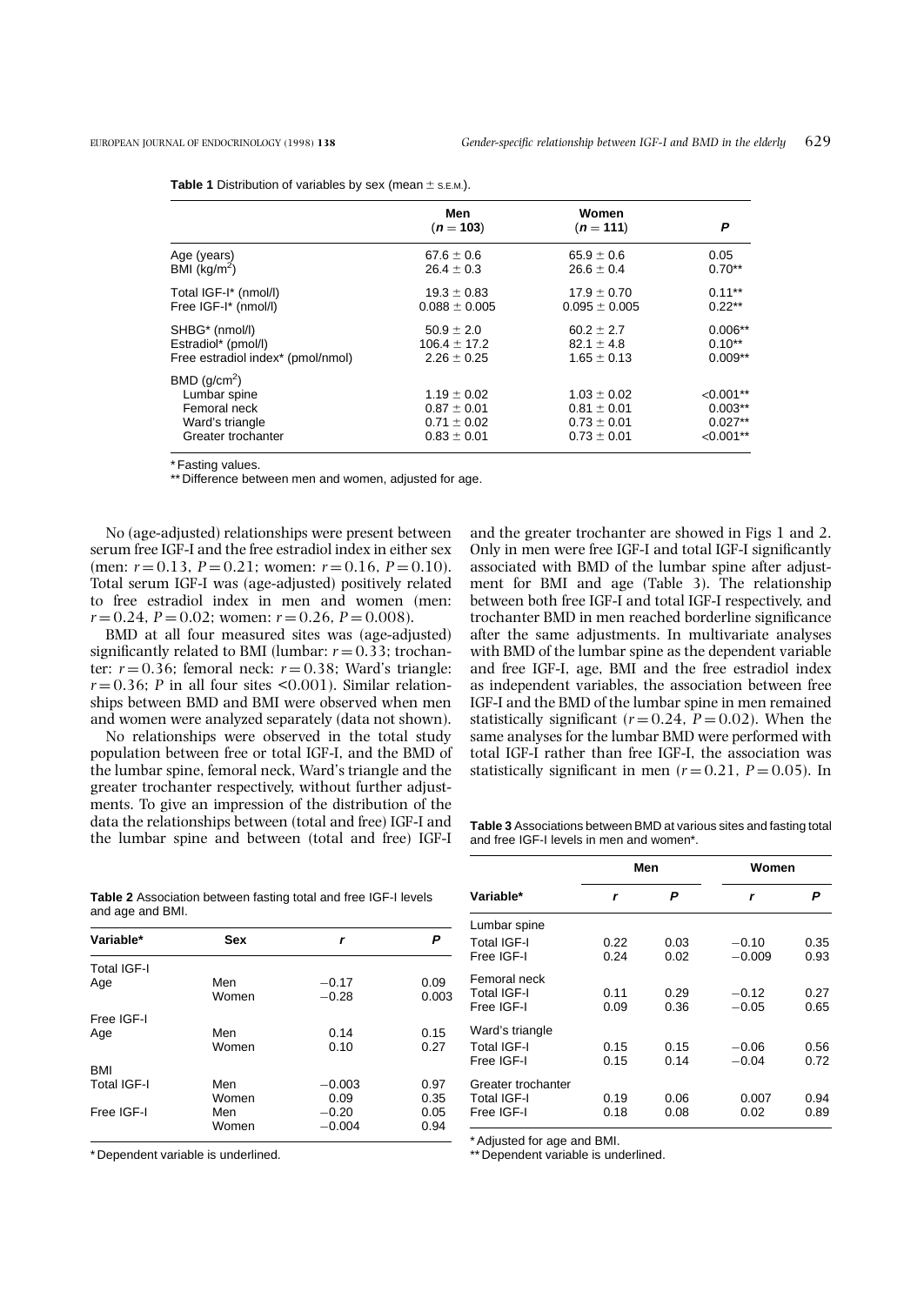

**Figure 1** Univariate relationships between (free and total) IGF-I and BMD of the lumbar spine respectively, in men and women. Top: free IGF-I, bottom: total IGF-I. Left: men, right: women. The solid line represents the regression line. The dotted lines represent the 95% confidence interval.

analyses with the trochanter BMD as the dependent variable and free IGF-I, age, BMI and the free estradiol index as independent variables, the association between free IGF-I and the trochanter BMD in men just missed significance  $(r = 0.19, P = 0.06)$ . When the same adjustments were performed for the relationship between the trochanter BMD and total IGF-I, this association remained of borderline statistical significance  $(r = 0.19,$  $P = 0.06$ .

## **Discussion**

In this population-derived sample of elderly subjects both free and total IGF-I were weakly positively related to BMD of the lumbar spine in elderly men, but not in women. In men also the relationship between both total and free IGF-I and trochanter BMD reached borderline significance.

These findings suggest that IGF-I levels do not play a major role in protecting the elderly from bone loss with aging. Serum free IGF-I is considered to be the major

biologically active hormonal form of IGF-I (7). However, the assessment of serum free IGF-I levels in our study did not give much more additional information than total IGF-I, since the relationships between free IGF-I and total IGF-I and BMD were almost identical.

Previous studies have shown an age-related decrease in the serum level of total and free IGF-I (7, 12). Aging is also characterized by a decrease in bone density and a decrease in the IGF-I content of bone (13). Studies on osteoporosis in men have shown a relationship between low bone mass and lower serum IGF-I levels as a consequence of decreased growth hormone secretion (14, 15). Other observations suggest that changes in the IGF-I content of bone may be related to changes in serum IGF-I concentration (16), which raises the possibility that the skeletal concentration of IGF-I reflects deposition from serum IGF-I, rather than local production (3). However, the relationship between circulating (free and total) IGF-I levels and the lumbar and trochanter BMD in men, as observed in our study, contributes little to the issue of whether skeletal IGF-I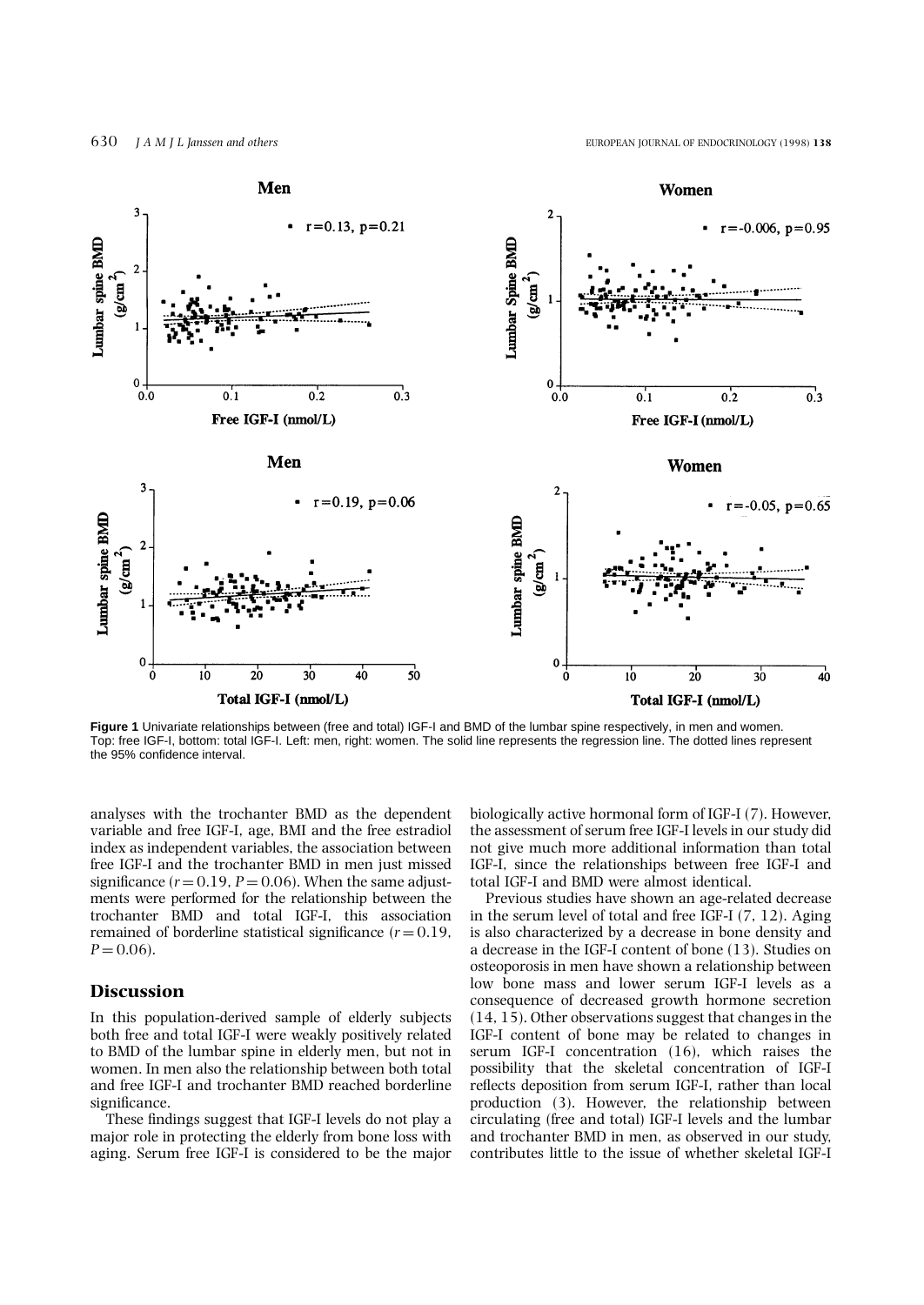

**Figure 2** Univariate relationships between (free and total) IGF-I and BMD of the greater trochanter respectively, in men and women. Top: free IGF-I, bottom: total IGF-I. Left: men, right: women. The solid line represents the regression line. The dotted lines represent the 95% confidence interval.

is predominantly derived from local production or from the circulation. This is still a very complex issue as circulating IGF-I is a marker of growth hormone activity and may simply reflect the direct effects of growth hormone on local skeletal IGF-I production. Moreover, growth hormone and circulating IGF-I may have indirect effects on bone mass, which may have nothing to do with skeletal IGF-I production. For example, there are many interactions between growth hormone/IGF-I and estradiol in men and women and between calcium and growth hormone. The issue is even more complex if one considers that the interindividual differences in skeletal IGF-I concentrations in old age may have already existed when young, and correlations between IGF-I and bone mass may be due to mixtures of genetic and/or environmental influences (17). It is therefore possible that any association between IGF-I and bone mass in elderly individuals may be due to events which occurred long before the actual measurements were performed.

No relationships could be found between free and total IGF-I and BMD in women. This relationship is similar to that reported in postmenopausal women by Kassem *et al*. (18), Bennett *et al*. (19) and Rosen *et al*. (20). Although there are some studies which have shown a positive relationship between BMD and IGF-I in women (21, 22), the patients in the study of Pun *et al*. (21) had also a concomitant vitamin D deficiency, while in the study of Wuster *et al*. (22) both pre- and postmenopausal women were included in the study. In this latter study there was also a considerable difference in age and body weight between patients and controls. Finally, neither of these studies were population based.

The above mentioned associations between (free and total) IGF-I and (lumbar and trochanter) BMD in men turned out to be present only after adjustment for BMI. It has previously been demonstrated that weight and BMI are some of the strongest predictors of bone mass at all ages in both sexes (23, 24), and this effect is especially present at weight-bearing sites such as the lumbar spine and the femur. We observed strong associations between BMD and BMI in both sexes. In men this result might be related to the contribution of lean body mass to BMI, as it has been suggested that